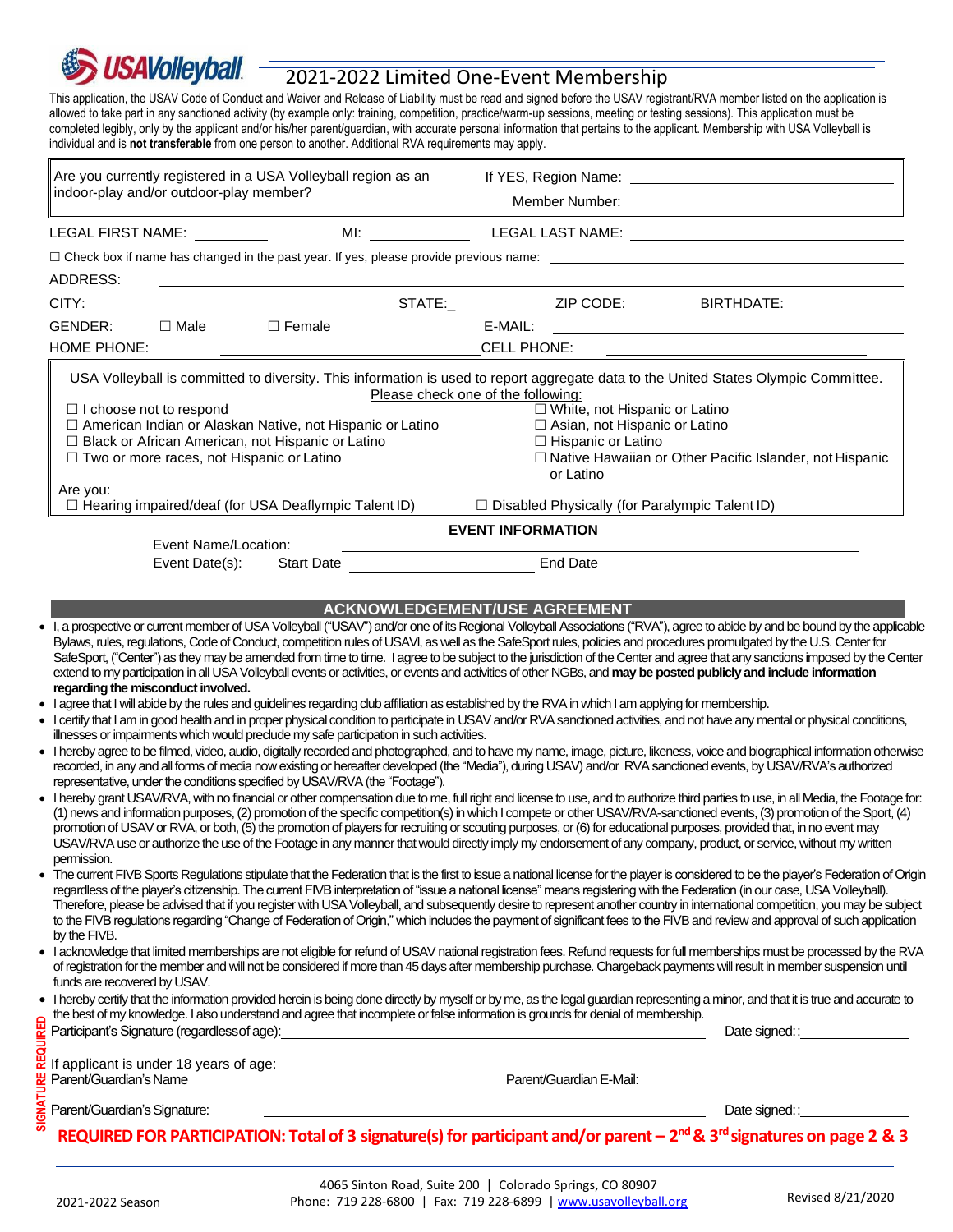I acknowledge that volleyball or any sporting event is an extreme test of a person's physical and mental limits and that my participation in a volleyball event can cause any or all of the following: property damage, including loss or damage to personal property; serious injury (including athletic injuries such as broken bones, concussions, or other injuries); sickness and disease (including communicable diseases and viruses (including COVID-19 or bacteria); trauma; pain & suffering; permanent disability; exposure to extreme conditions and circumstances; exposure to communicable diseases (including COVID-19); accidents involving other participants; contact or collision with other participants, playing surfaces, balls or other natural or manmade objects; and, paralysis and death.

Coronavirus (COVID-19) is an **extremely contagious** virus that may spread easily through person-to-person contact. Federal and state authorities recommend social distancing as a means to prevent the spread of the virus. **COVID-19 can lead to serious illness, personal injury, permanent disability, and death.**  Participating in USAV/RVA sanctioned activities and/or USAV/RVA sanctioned facilities could increase the risk of contracting COVID-19. USAV/RVA in no way warrants that COVID-19 infection(s) will not occur through participation in USAV/RVA sanctioned activities or by accessing USAV/RVA facilities.

**With a full understanding of the potential risks, I HEREBY ASSUME THE RISKS OF PARTICIPATING OR OFFICIATING IN A VOLLEYBALL EVENT**. I hereby take the following action for myself, my executors, administrators, heirs, next of kin, successors and assigns: a) **I WAIVE, RELEASE, AND DISCHARGE** from any and all claims or liabilities for death, exposure to disease, personal injury or damages of any kind, **EXCEPT THAT WHICH IS THE RESULT OF GROSS NEGLIGENCE AND/OR WANTON MISCONDUCT OF PERSONS OR ENTITIES LISTED BELOW**, which arise out of or relate to my traveling to and from or my participation in any volleyball event, **THE FOLLOWING PERSONS OR ENTITIES:** USAV and its RVAs, tournament directors, sponsors, and the officers, directors, employees, representatives, and agents of any of the above; b) **I AGREE NOT TO SUE** any of the persons or entities listed above for any of the claims or liabilities that I have waived, released or discharged herein; and c) **I INDEMNIFY AND HOLD HARMLESS**the persons or entities mentioned above from any claims made or liabilities assessed against them as a result of my actions.

#### Participant's Signature (regardless of age):  $\blacksquare$

If applicant is under 18 years of age, a parent or guardian must execute, in addition to the foregoing Waiver and Release, the following, for and on behalf of the **minor.**

The undersigned parent and natural guardian or legal guardian of the applicant ( **\_\_\_\_\_\_\_\_\_\_\_\_\_\_\_\_\_\_\_\_\_\_\_\_\_\_\_\_\_\_\_\_\_\_\_\_\_\_\_\_\_\_\_\_\_\_** [minor's name]) executes the

foregoing Waiver and Release for and on behalf of the minor named herein. I hereby bind myself, the minor and all other assigns to the terms of the Waiver and Release. I represent that I have legal capacity and authority to act for and on behalf of the minor named herein, and I agree to indemnify and hold harmless the persons or entities named in the Waiver and Release for any claims or liabilities assessed against them as a result of any insufficiency of my legal capacity or authority to act for and on behalf of the minor in the execution of the Waiver and Release. I fully consent to my child's participation in USAV/RVA events.

Parent/Guardian's Name (ifregistrantisunder18 years of age):

Parent/Guardian's Signature: **Date signed:** The signed: **Date signed: Date signed: Date signed: Date signed:** 

### **USA VOLLEYBALL CODE OF CONDUCT**

USA Volleyball ("USAV") and its Regional Volleyball Associations ("Regions") encourage participation and the pursuit of excellence in all facets of volleyball. USAV and the Regions grant the privilege of membership to individuals committed to this same pursuit. The privilege of membership may, therefore, be withdrawn or denied by USAV and/or the Regions at any time where USAV and/or the Regions determine that a member or prospective member's conduct is contrary to the best interests of the sport and those who participate in it.

In order to assist all members in serving the best interests of volleyball and to create an environment that is supportive, inclusive, positive and appropriate, USA Volleyball and its Regions have adopted this Code of Conduct. As a condition of membership, each prospective member is required to acknowledge and adhere to this Code of Conduct.

#### **THE FOLLOWING SHALL BE CONSIDERED VIOLATIONS OF THE USA VOLLEYBALL CODE OF CONDUCT:**

- 1. Violation of any anti-doping policies, protocols or procedures as defined by the International Olympic Committee (IOC; www.olympic.org), World Anti-Doping Agency (WADA; www.wada-ama.org), Federation Internationale de Volleyball (FIVB; www.fivb.org), US Anti-Doping Agency (USADA; www.usada.org) or the United States Olympic Committee (USOC; www.teamusa.org). Violations of this provision will be adjudicated only by USADA or the proper anti-doping authority, not USAV.
- 2. Violation of SafeSport rules, policies and procedures promulgated by the U.S. Center for SafeSport (www.safesport.org), including the SafeSport Code and/or Minor Athlete Abuse Prevention Policies ("MAAPP"), as they may be amended from time to time.
- 3. Discrimination in violation of the Amateur Sports Act which requires that USAV must provide an equal opportunity to athletes, coaches, trainers, managers, administrators, and officials to participate in the sport of volleyball. Members must be allowed to participate and compete to the fullest extent allowed by USAV and Region rules. Discrimination against any member on the basis of age, gender, race, ethnicity, culture, religion, sexual orientation, gender expression, gender identity, genetics, mental or physical disability, or any other status protected by federal, state or local law, where applicable, is prohibited.
- Possession, consumption, sale or distribution of alcohol, tobacco, vaping devices or e-cigarettes, marijuana, illegal drugs, or controlled substances, if such possession, consumption, or distribution is illegal or in violation of USAV or Region policy.
- 5. USAV policy prohibits the possession, consumption, sale or distribution of alcohol, tobacco, vaping devices or e-cigarettes by anyone registered as a junior volleyball player at the event venue of any USAV/Region sanctioned junior event.
- 6. Use of a recognized identification card by anyone other than the individual described on the card.
- 7. Physical damage to a facility or theft of items from a room, dormitory, residence or other person. (Restitution will be part of any penalty imposed.)
- 8. Possession of fireworks, ammunition, firearms, or other weapons or any item or material which by commonly accepted practices and principles would be a hazard or harmful to other persons at USAV/RVA sanctioned events.
- 9. Any action considered to be an offense under Federal, State or local law ordinances.
- 10. Violation of the specific policies, regulations, and/or procedures of the USAV, Region or the facility used in conjunction with a sanctioned event. (It is the responsibility of the individual to be familiar with applicable specific policies, regulations and procedures.)
- 11. Conduct which is inappropriate as determined by comparison to normally accepted behavior.
- 12. Physical or verbal intimidation of any individual.